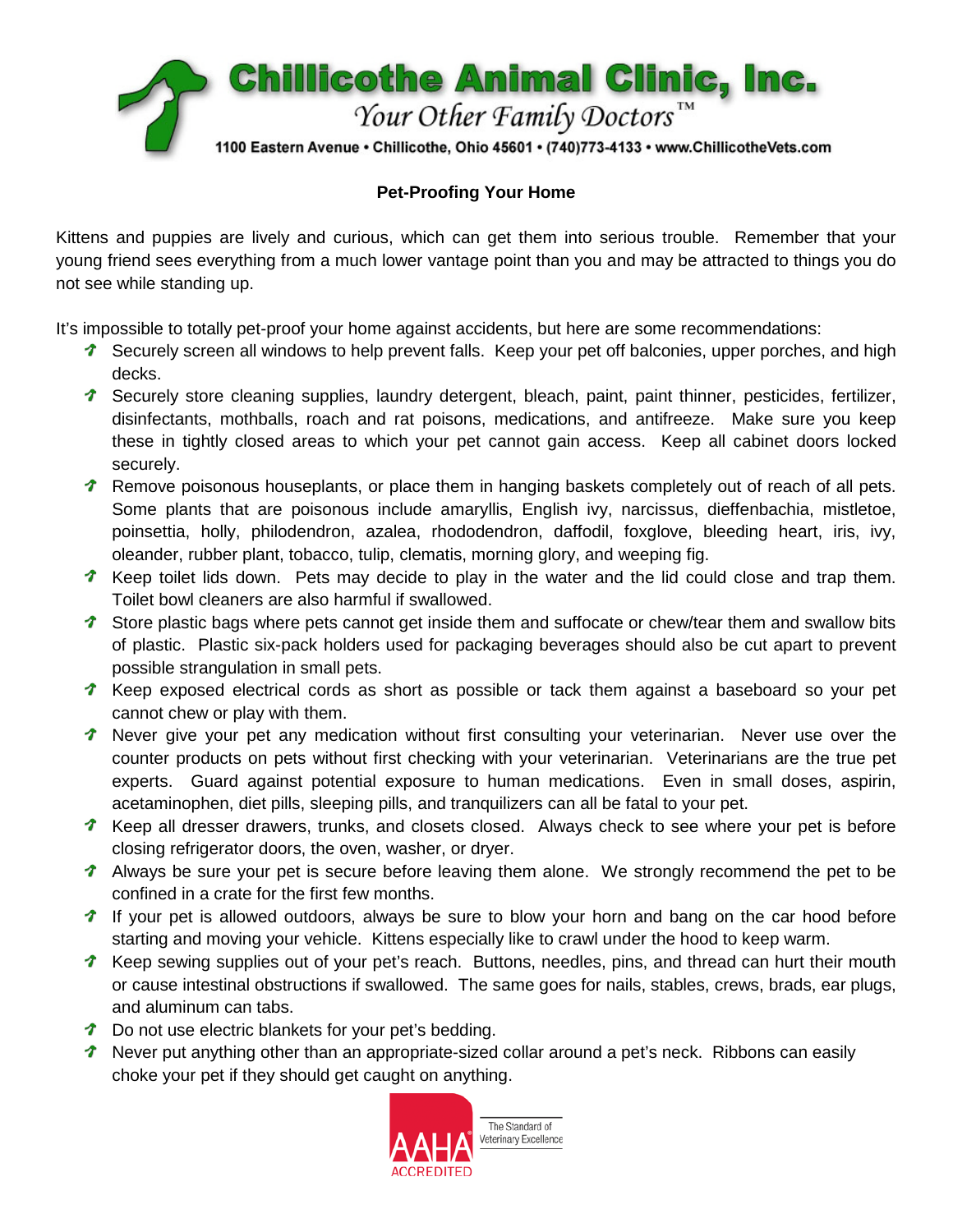

#### **Spaying or Neutering Your Pet**

**Ovariohysterectomy** is the medical term for spaying the female patient. It is a surgical procedure which removes both the ovaries and uterus. In the dog and cat, one of the major reasons for performing the sterilization surgery is to eliminate the annoying "signs of heat" which cause males to be attracted. If the uterus alone was removed, the pet would still come into heat but could not get pregnant. Removal of both the ovaries and uterus completely eliminate the annoying signs of the female patient's heat cycle.

**Castration** is the medical term for surgically sterilizing the male patient. The testicles are removed because they are the major source of male hormones which cause sexual interest, aggression, and urine marking of territory. Therefore, neutering the male patient provides significant advantage to the pet owner, as well as eliminating the ability to produce unwanted offspring and decreasing the risk of future medical problems such as prostate and testicular cancers.

Prior to surgery, all patients receive a pre-anesthetic physical examination. Any potential problems found result in a phone call to you and are thoroughly discussed at that time. Just as your own doctor would never take you to surgery without first running blood tests, we recommend a pre-surgical blood screening which can detect many potential problems. This is an optional way you can increase the anesthesia safety for your pet.

The procedures are performed under general anesthesia. The pet sleeps painlessly through the entire surgical procedure. Anesthesia choices used in our clinic are similar to those used in humans undergoing major surgery. We choose anesthesia to make surgery as safe as possible for patients of all ages.

Surgery is performed in an operating room equipped with heart and respiratory monitors, emergency equipment, oxygen and ventilation equipment, cauterization equipment, and modern surgical instruments. All surgery is performed using sterile gloves, surgical gown, surgical mask, and surgical cap; no one is permitted in the operating room during surgery without a surgical mask and cap and no one is permitted to assist with surgery unless also wearing a gown and gloves. Surgical instrument packs are never used on more than one animal without re-sterilization. As a member of the **American Animal Hospital Association**, we are committed to quality and safety; we maintain high standards for both anesthesia and surgical procedures.

After surgery, each patient is carefully monitored by our staff until fully awake and stable. No patient is dismissed from the hospital until we are satisfied that they are fully recovered from anesthesia.

There is little home-care required after discharge; patients usually go home the same day the surgery is performed and home care instructions will be provided when your pet is discharged.

It is important to know that your pet's safety is a priority; if you choose surgery somewhere else, make sure to ask what the surgery includes and tour their facility. **Spaying and neutering is a one-time procedure for your pet. Make sure you get it done right!**

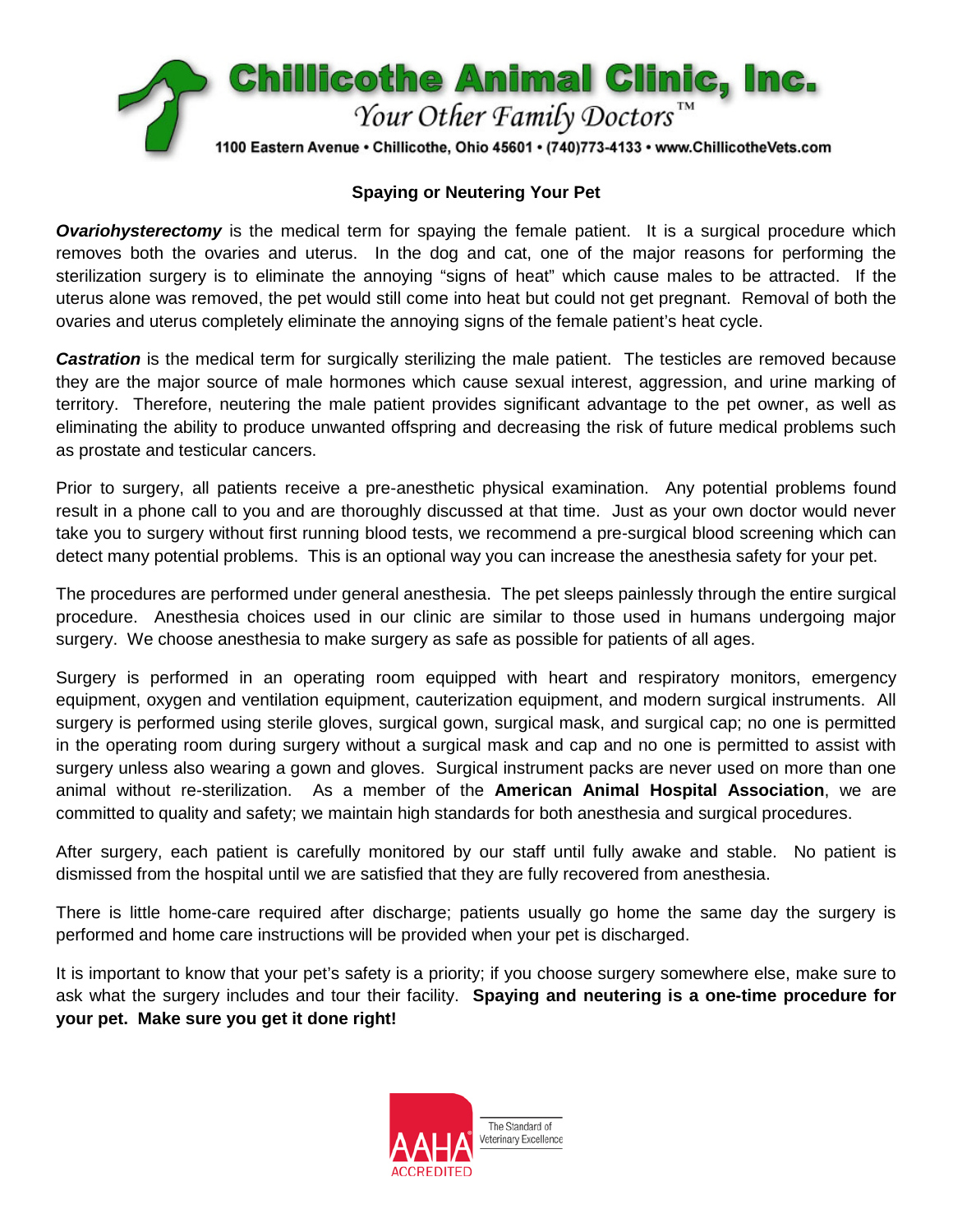

## **Spay and Neuter Facts**

All pets should be spayed or neutered for many reasons:

- 1. Females (Ovariohysterectomy)
	- a. Prevents signs of estrus (heat)
	- b. Decreases surplus of puppies and kittens
	- c. Decreases the chance of developing mammary tumors later in life
	- d. Decreases the chance of cystic ovaries and uterine infections
- 2. Males (Castration)
	- a. Decreases the desire to roam the neighborhood
	- b. Decreases aggression- become more loving pets
	- c. Decreases incidence of prostate cancer
	- d. Prevents the odor of tomcat urine
	- e. Reduces pets from "marking their territory" and spraying urine
- 3. Your community will also benefit

Unwanted animals are a big concern. Stray animals can easily become a public nuisance; soiling parks and streets, ruining shrubs, frightening children or elderly people, creating noise and other disturbances, causing automobile accidents, and sometimes even killing livestock or other pets. As a potential source of rabies and other diseases, they can become a public health hazard. The capture, impoundment, and eventual destruction of unwanted animals will cost taxpayers millions of dollars each year.

- 4. Facts about spaying and neutering
	- a. Spaying and neutering do not cause your pet to be fat or lazy; that comes from overfeeding and poor exercise
	- b. Personalities are not negatively altered after the surgery
	- c. Surgical risk is very slight due to modern anesthesia and surgical techniques; there is always a small risk when anesthesia is used
	- d. It is much easier to spay an animal before they go through a heat cycle due to the smaller size of the reproductive tract
	- e. It is best to spay or neuter your pet between 6 and 8 months of age

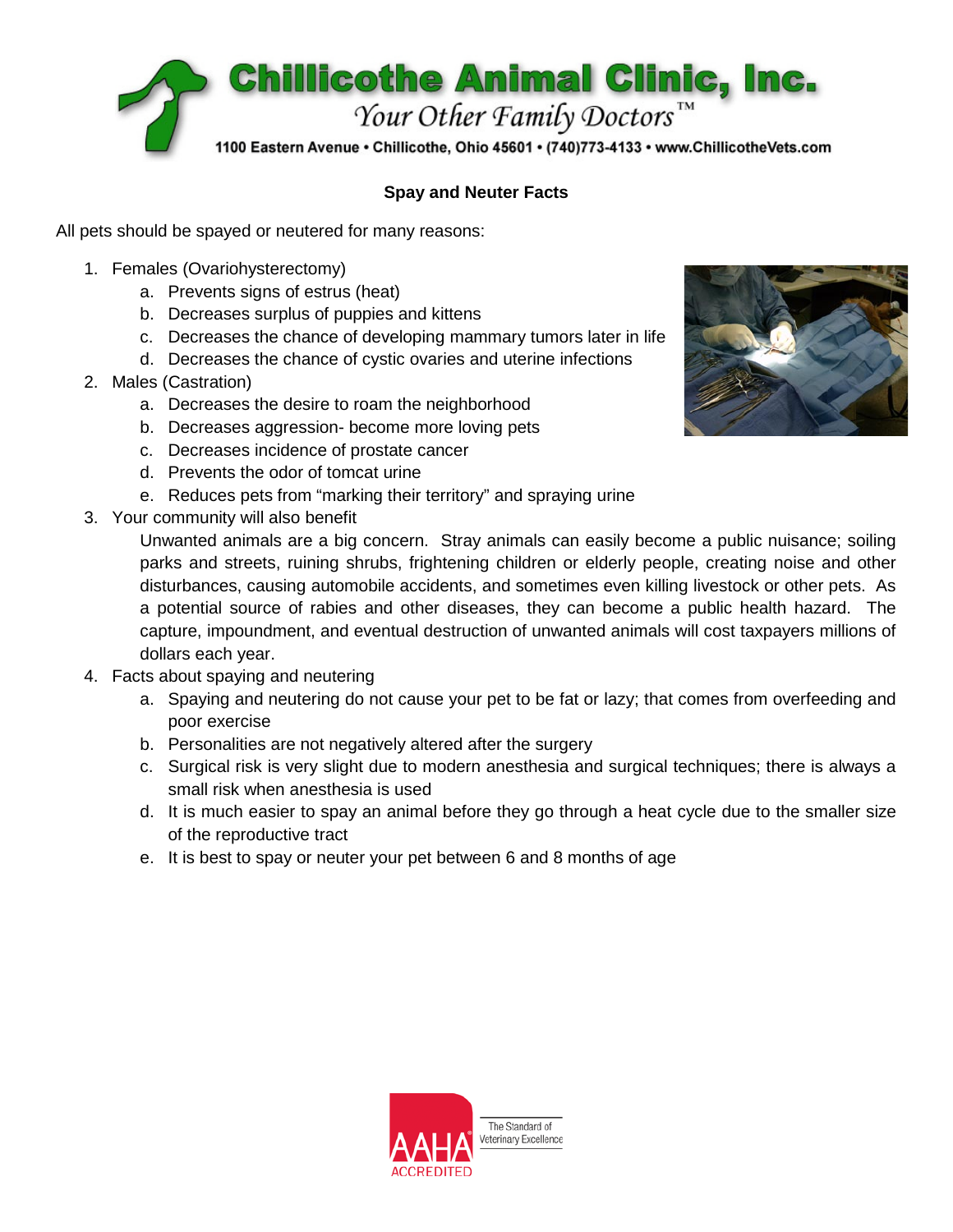

### **Declawing Your Cat**

Cat claws can be very destructive to draperies, carpeting, and furniture in your home. Perhaps your kitty is scratching you every time he is picked up. It makes us all upset when our pets do things around the house we do not like. However, it is also difficult to be mad when the cat is only doing "what comes naturally."

We strongly recommend you consider declawing cats that spend time in the house. Perhaps you have heard other say that it is cruel, inhumane, or that once done the cat becomes defenseless. Maybe you tried the plastic "nail caps" but have been frustrated with them coming off or needing frequent replacement. Did you buy a scratching post only to have a cat refuse to use it?

#### **Here are the facts about declawing cats:**

- When cats are made to live with us in our homes, it is somewhat an unnatural environment for them. However, consider that it is a known fact that cats living totally indoors will live at least 2-3 times longer than an outside cat because they are not as likely exposed to dogs, cat fights, cars, disease, and abusive people. Therefore it makes good sense to help your cat live the best life possible by keeping it inside your house and making it an accepted member of your family. This may entail declawing it to prevent damage to the home and those living in it.
- Declawing is not a cruel procedure. It is much crueler to get mad at the cat for following its natural instincts or decide you cannot keep the cat due to the damage to your home.
- Declawed cats are not defenseless. Cats do not fight with their front claws. They bite and scratch with the rear feet. They can also still climb trees to escape without front claws.
- No cat is too old to be declawed, however, the younger cat is when surgery is performed, the faster the recovery. 12-16 week old kittens are often running all over the house the day after surgery.
- The rear feet can also be declawed but is only recommended if your cat damaged you or the furniture with the back feet or for medical reasons.

**What is involved?** The surgery is done under general anesthesia. The last joint of the toe that contains the claw is surgically removed. The surgical incisions are closed with surgical adhesive (older-larger cats may require sutures, but this is not common). The feet may be sore for 1-2 weeks, but excessive post-operative pain is rare except in older, overweight cats. Special litter recommendations are made to ensure that nothing sticks to the feet to cause an infection. Otherwise, no special home care is required.

Other than spaying and neutering, declawing is probably the most important surgical procedure for your kitten to help ensure a satisfactory relationship between the cat and you, its owner. We recommend declawing house cats at 16 weeks of age or as soon thereafter as possible.

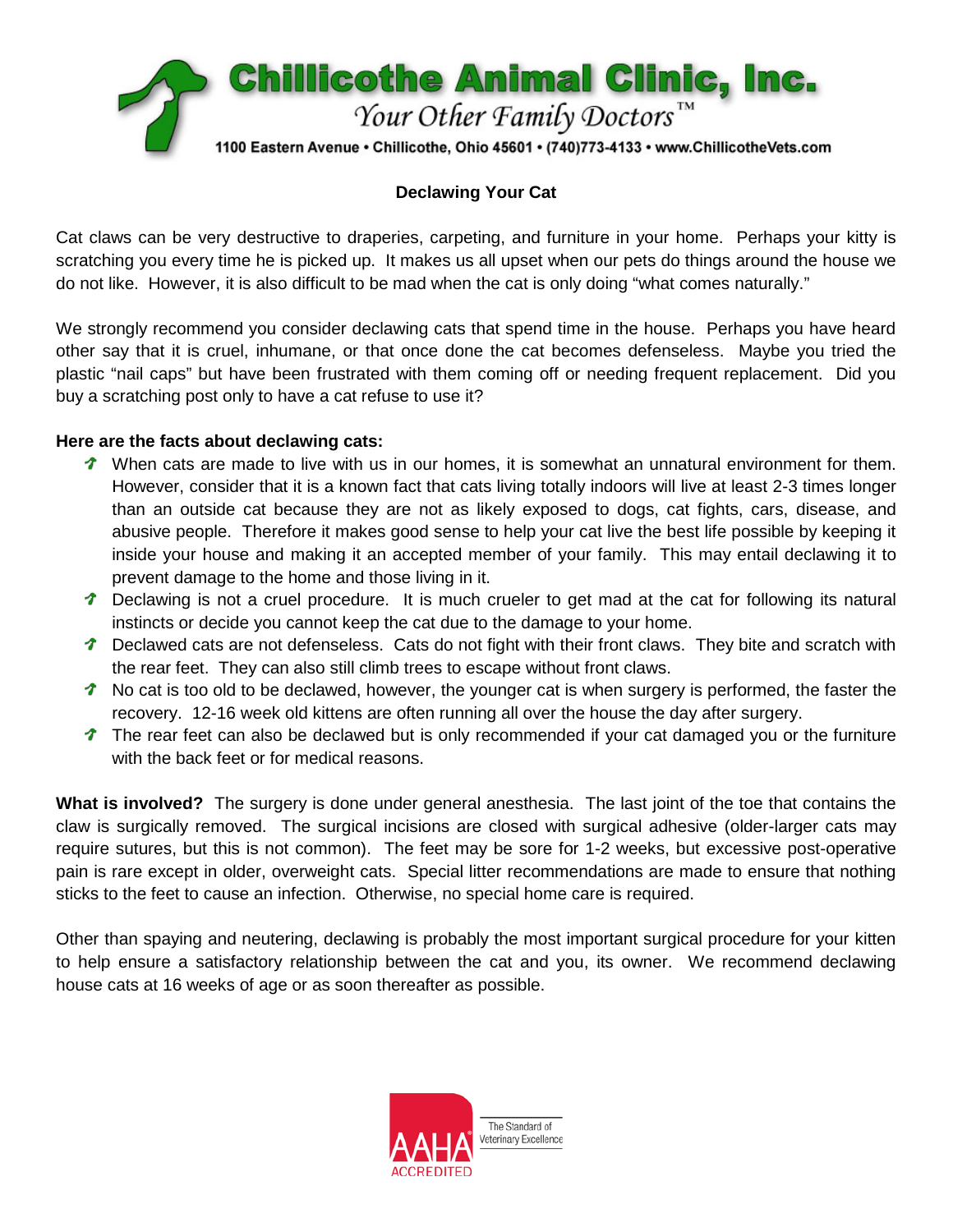

# **Nutrition for Kittens**

Unlike most pets, cats remain true to their "meat-eater" heritage and have special requirements.

Cats cannot process vitamins directly from vegetables, so a cat must eat the meat of animals that can convert vegetable vitamins to a digestible form. That's why in the wild a cat must eat its prey's entire carcass, to derive essential proteins, minerals, and vitamins. For example, taurine is an amino acid that is vital to eyesight. Non-meat eaters can make taurine in their body, but cats cannot. Therefore, they must eat foods that contain taurine.

Commercial diets must be balanced and nutritional, specialized, and concentrated in small portions. Therefore, cat foods are slightly more expensive than dog foods. Wet or dry food for a cat should contain 30%-40% protein. We highly recommend a high-quality kitten food for all kittens. It can be fed free-choice. Only put out what the kitten will probably eat in a one day period. We prefer to put fresh food out every day.

Water is extremely important cats. Insufficient fluid intake can cause the urine to become too concentrated leading to urinary stone problems. It is interesting to note that as cats get older, their thirst reflex decreases. This means as cats get older, their daily water intake may decrease. An adult cat should drink 1 cup of water per day.

If the kitten does not eat well within the first 36 hours in the new home, it may be that it misses familiar surroundings. It may be necessary to force feed the kitten to stimulate appetite.

The major appetite stimulant for cats is smell! Since dry foods do not have as strong a smell as canned food, some cats are more reluctant to eat dry food.

Make diet changes slowly. Any abrupt change can cause digestive upsets resulting in vomiting and/or diarrhea.

We do not recommend giving your cat milk. It is not necessary to their diet and can also cause digestive upsets.

Allow your kitten plenty of rest time. Cats sleep about 22 hours each day. Adequate rest is necessary for optimum growth and development. Shaking when sleeping is "Mother Nature's way" of exercising the muscles.

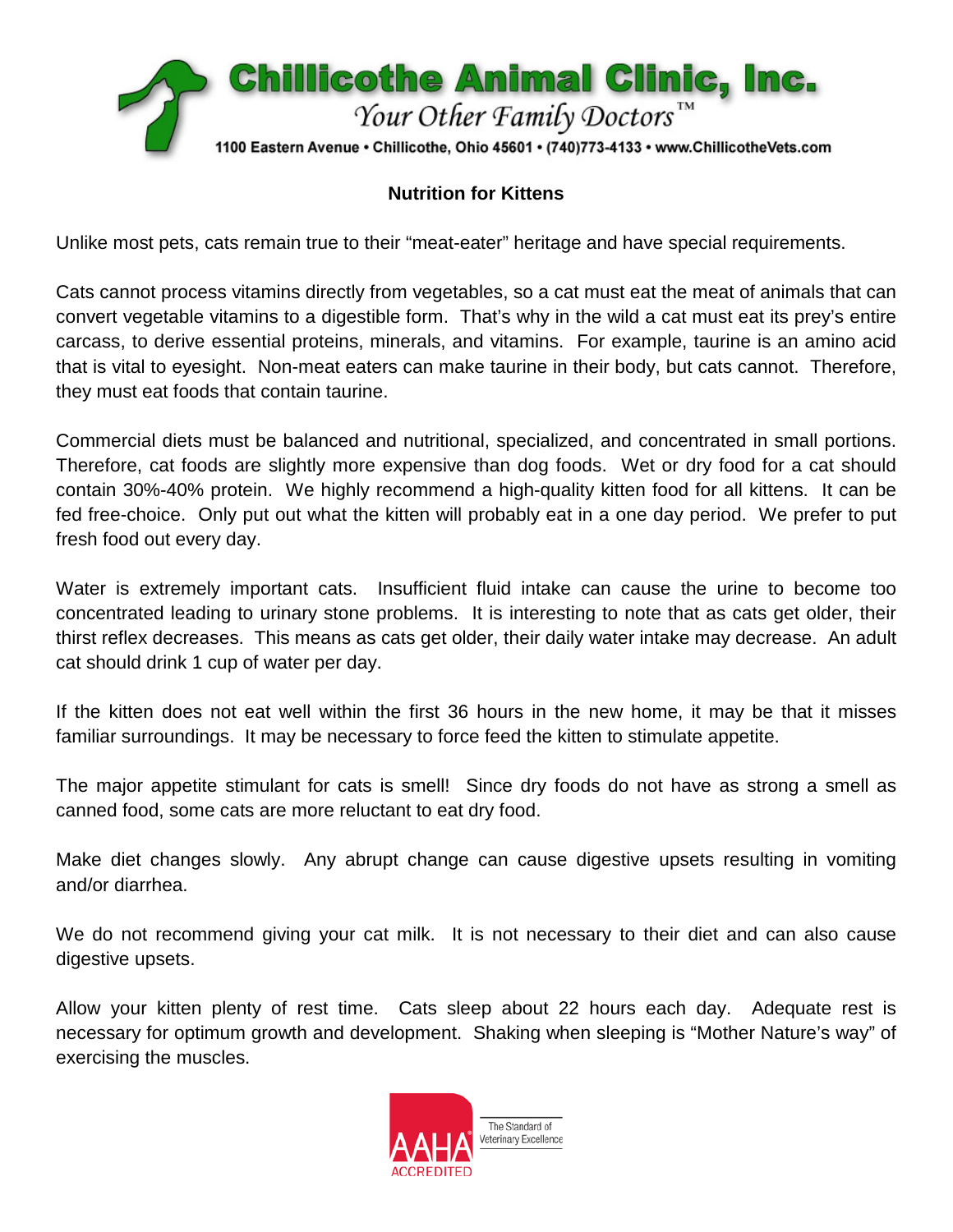

## **Three Diseases that Pose Deadly Risks to Your Cat**

Your cat could be at risk from one or more of the "Big Three" diseases of felines. Feline Leukemia (FeLV), feline infectious peritonitis (FIP), and feline immunodeficiency virus (FIV) rank one, two, and three, respectively, as infectious disease killers of cats in the United States. These diseases are contagious, incurable, and most often fatal. Caused by viruses, they affect the cat's immune system, and in some cases FeLV will predispose a cat to FIP, or vice versa.

To protect pets, concerned cat owners should be aware of these diseases and how they're spread. Diagnostic tests are available that can determine if a cat has FeLV or FIV, and vaccines can protect against FeLV and FIP.

### **Feline Leukemia**

The first FeLV vaccine became available in 1985, yet FeLV still kills nearly one million cats a year. The most likely explanation is that cat owners remain unaware of this danger to their pets and the steps they can take to protect them.

Cats get FeLV through close contact with infected cats. Cats in multi-cat households and outdoor cats are at most risk.

FeLV attacks and weakens a cat's immune system, leaving it susceptible to many life-threatening infections. It can also cause cancer. Not all cats exposed to the virus become infected; some fight it off and become immune, and others become carriers.

Once a cat is permanently infected, though, the virus shortens its life. About 83% of infected cats die within three years, and almost half of these die within the first year.

To protect your cat, first have it tested to make sure it doesn't carry FeLV; if it doesn't, it should be vaccinated. An initial two doses, three weeks apart, followed by annual boosters are recommended. Kittens as young as nine weeks of age can be vaccinated.

## **Feline Infectious Peritonitis**

Although scientists identified FIP over a quarter century ago, the first breakthrough didn't occur until 1991 when the first vaccine was introduced. There is no cure for this disease. FIP kills at least half a million cats a year in this country.

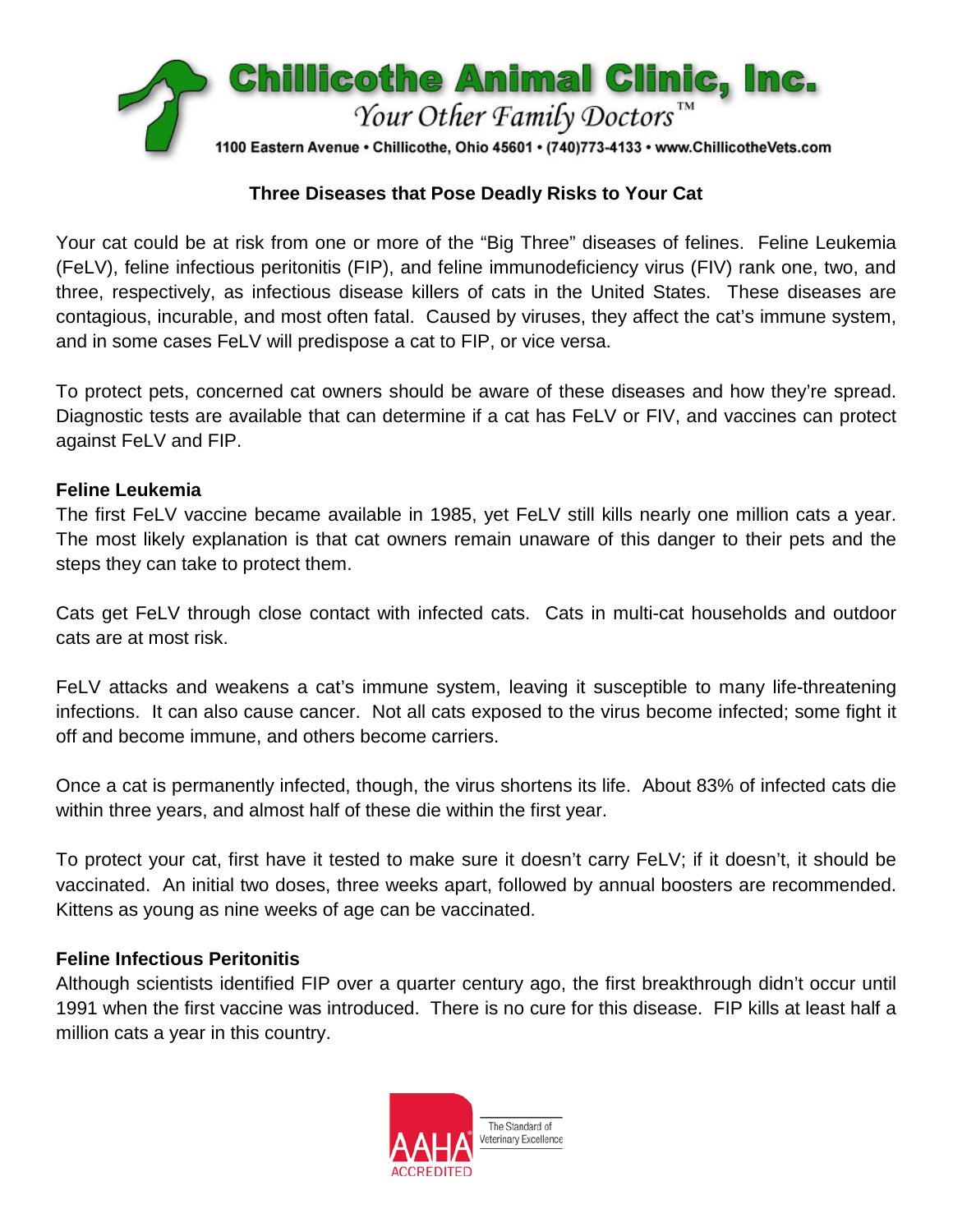

Because there are no tests to distinguish FIP from other, less harmful, related feline viruses, FIP is easily misdiagnosed. Its symptoms (weight loss, lethargy, and vomiting for example) are also misleading because they're common to many other diseases; but once symptoms are seen, it's generally too late for all but trying to ease the cat's suffering.

Cats get different forms of FIP. In the wet form, severe respiratory distress causes a buildup of fluid in the cat's chest or abdomen. A dry form attacks the cat more slowly, and an early diagnosis is hindered by a general lack of observable signs. Cats can also have a combination of these two forms of FIP.

FIP is especially hard on young cats 6 months to 5 years of age and on cats more than 11 years old. Cats most at risk include those in multi-cat households, purebreds, and those allowed outdoors. FIP is spread through direct contact between cats, or even in the womb of an infected mother cat. Stress increases infection rates, as do steroids, crowding, malnutrition, and other infections such as FeLV.

The FIP vaccine is given as nose drops. Healthy cats 16 weeks of age or older should receive two doses three to four weeks apart, followed by a yearly booster.

Check with us to determine the level of risk your cat faces from FIP and whether vaccination is appropriate. FIP is currently the most serious disease of cats for which there is no effective treatment. Prevention is the best medicine.

## **Feline Immunodeficiency Virus**

FIV belongs to the same subfamily of viruses as the virus that causes human AIDS (although the FIV virus is not communicable to humans). This virus can lie dormant in cats for years before signs of illness appear.

Two to six weeks after exposure to FIV, and infected cat may have a fever and swollen lymph nodes. The cat may then appear normal for years; but the last, and fatal, stage brings a weakened immune system and other infections. This can last more than three years.

FIV is spread primarily through biting. Outdoor cats or cats exposed to outdoor cats are at high risk; aggressive males are at highest risk.

There is no FIV vaccine, but a simple blood test can determine if a cat is infected. Protect against FIV by keeping cats indoors, neutering male cats to reduce the urge to roam or fight, and having any new cat tested before introducing in into a household with other cats.